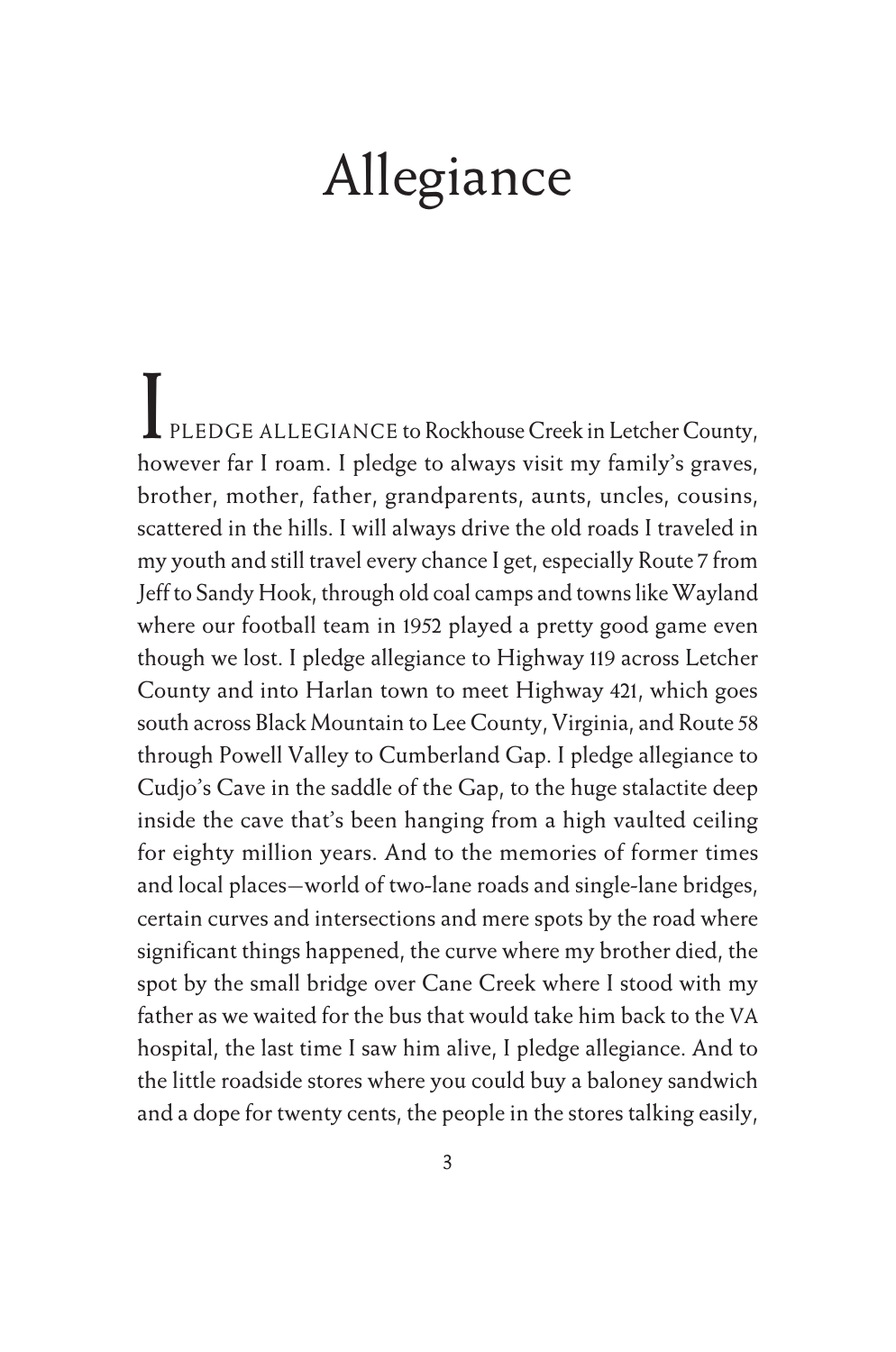#### ALLEGIANCE

laughing, catching up on each other's news; then walking along the railroad tracks, carrying their groceries home, the smell of coal smoke in the air, children scrambling around the hillsides, finding old house foundations, stone chimneys standing lonely in a field, rusted bedsprings in the weeds, old mining works, old slate dumps, forgotten hillside cemeteries overgrown by kudzu vines, the daily life of the coal camps, men walking up the holler, going to work, carrying their dinner buckets under their arms, graceful in their walking; all day the loaded coal gons rolling away from the tipple, forty gons in a train, thick black smoke, steam clouds and ashes blowing back from the engine, coal-fired boilers turning the water to steam, and down the line, passing kids playing on the riverbank who wave at the engineers, then in the rain walk across the trestle above the swollen river, water pouring out of the ground of every holler and hillside, branches, creeks, rivers filled with life forms, minners, tadpoles, mussels, crawdads, snake doctors, edible fish, edible frogs, clean sandy beaches along the riverbanks as late as 1955, people splashing in the swimming holes, sitting on quilts on the sand eating their picnics, resting. Now in the twenty-first century the rivers are dirty but I still pledge allegiance to them, and to all who work to get them clean again and stop the nest fouling. People are the only creatures who foul their own nests, garbage, sewage, mountaintop removal mining. Animals know better. I pledge allegiance to the animals, and to the trees, remnants of the ancient hardwood forests, ten thousand years in the making, that covered eastern America, and in one century it was all destroyed. I pledge allegiance to the old Indians who were native to this land until the Euros, my ancestors among them, destroyed them in their millions. I honor the native peoples. I honor those in the mountain region who have chronicled the history, made us know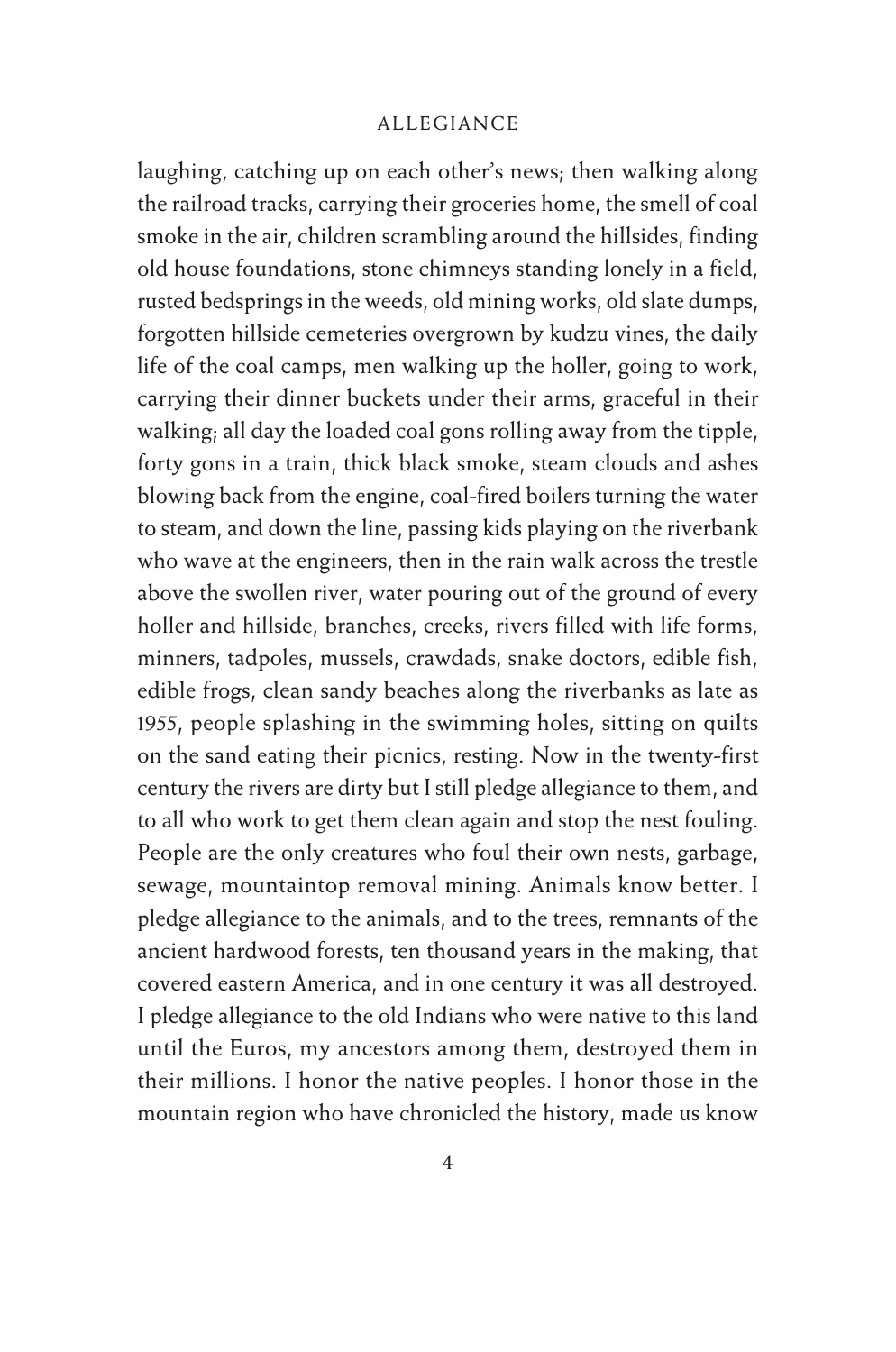### GURNEY NORMAN

what happened, the good and the bad. And all praise to those who, across the generations, have made the poetry and music and remembered the old stories and told them in human voices. All praise to the young people who have listened and will tell the tales again and add their own. And the senior people, the older ones, with us still and those gone on, I see them in my mind, carry them in my heart, and I thank them all, and will sing their names as a song, in pledge of my allegiance.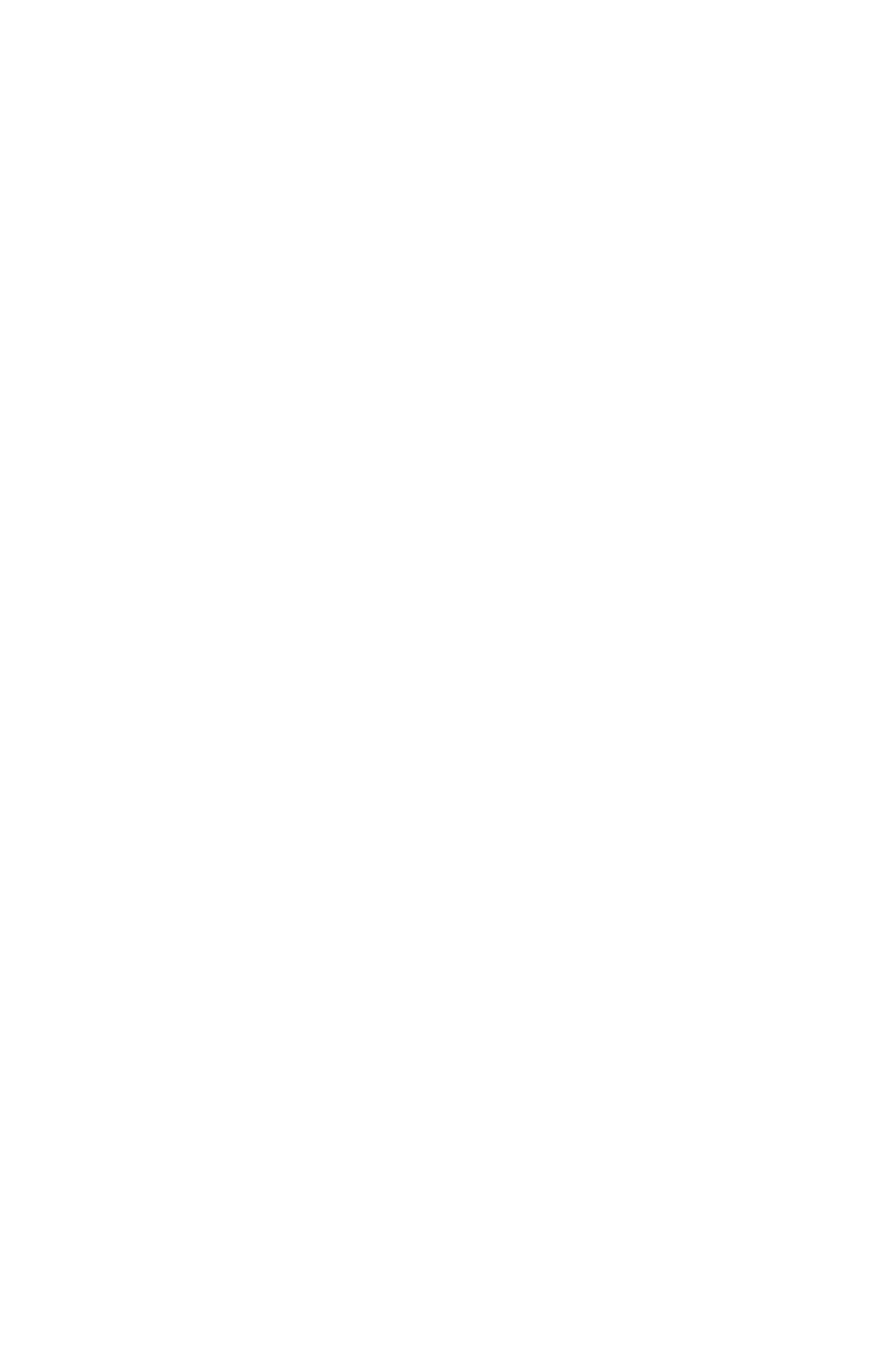# The Photograph

MY MOTHER and her people and my father and his people had stayed up all night at Grandma and Granddad Collier's house in 1944, arguing over where I was going to live while my father was gone to war. My mother whom I hadn't seen in a year and her sisters Arnetta and Ruth and some boyfriend of Ruth's had tried to take me away to Indianapolis for the duration but my father who was home on furlough and Grandma and Granddad and Aunt Evelyn and her husband L.C. had shouted them down until finally about four o'clock in the morning my mother and her sisters and the man with them all left shrieking and crying. I was only five and in bed but wide awake, of course, listening through the walls to all that was said. I felt guilty because I knew I wanted to stay at Grandma's instead of going with my mother. I loved my mother but she was strange and Grandma's house had been my home as long as I could remember and I didn't want to go away with anyone. Even though I wanted to stay at Grandma's she said things about my mother that I dreaded to hear her say. I thought at first that the man with them was my mother's boyfriend instead of Aunt Ruth's. Grandma had been telling me that my mother ran around with nasty men and that was why I didn't see her very often, but I knew that wasn't true. She said that my mother wasn't fit to be my mother anymore. I knew that wasn't true either. I was only five but I knew how to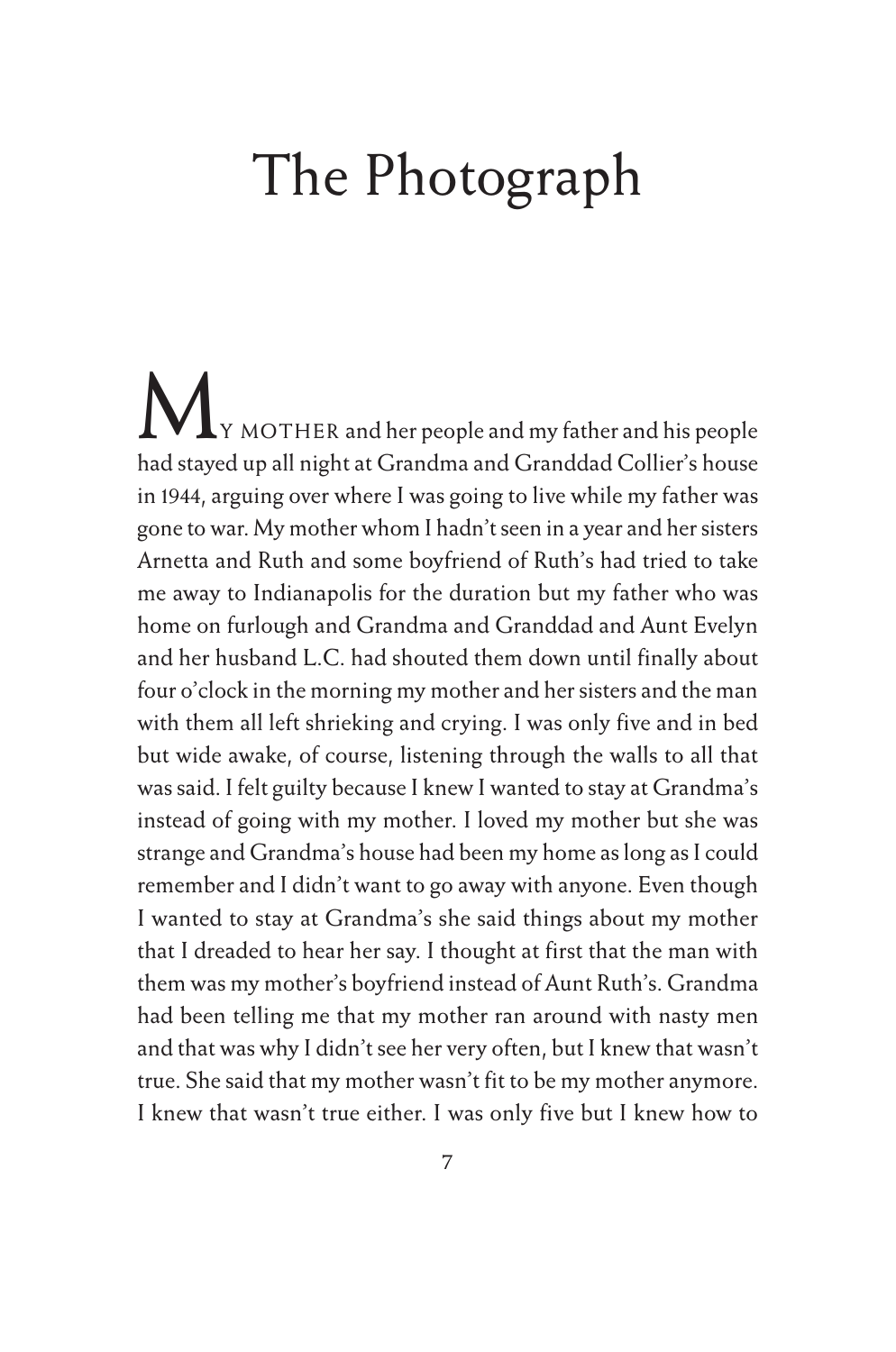hear that kind of grownup talk without feeling anything about it one way or another. Through the walls I heard my mother crying and pleading and Aunt Ruth cussing and then Grandma and my father shouting. Then I heard some dishes smash on the floor and several doors slam including the doors of the car my mother and the people with her had come in.

The next day we took my father to the bus station in town so he could get back to his Army unit that was headed overseas. He hugged me goodbye in front of the bus station and Aunt Jenny took me by the hand and led me through the throngs of people down Main Street to the Kentucky Theater and came inside to sit with me for a few minutes, according to our custom. I felt strange from staying awake all night the night before but I was excited as always to be going to the show. I was only five but I was well able to sit in the movies by myself. Ever since my mom had moved to Indianapolis and my dad had been in the Army, Jenny had been taking me to the movies on Saturdays. She would come inside and sit with me until I was settled. Then she would pat me on the hand and steal out of the theater to shop in the stores while I watched the show.

I hardly noticed when she patted my hand this time for I was quickly lost in the newsreel images of war on the movie screen, falling bombs and burning buildings and battleships firing their huge guns as the Marines landed on the beachhead. When someone patted my arm again and whispered my name I thought it was Jenny come back to tell me something. It was too dark to see him at first but then I felt his presence, felt the mystery of my father kneeling beside me like a shadow in the aisle, his actual hand upon my actual arm. Then in the light from the screen I saw my father's sad face looking at me. Wilgus, he whispered, come outside a minute, I'll bring you right back.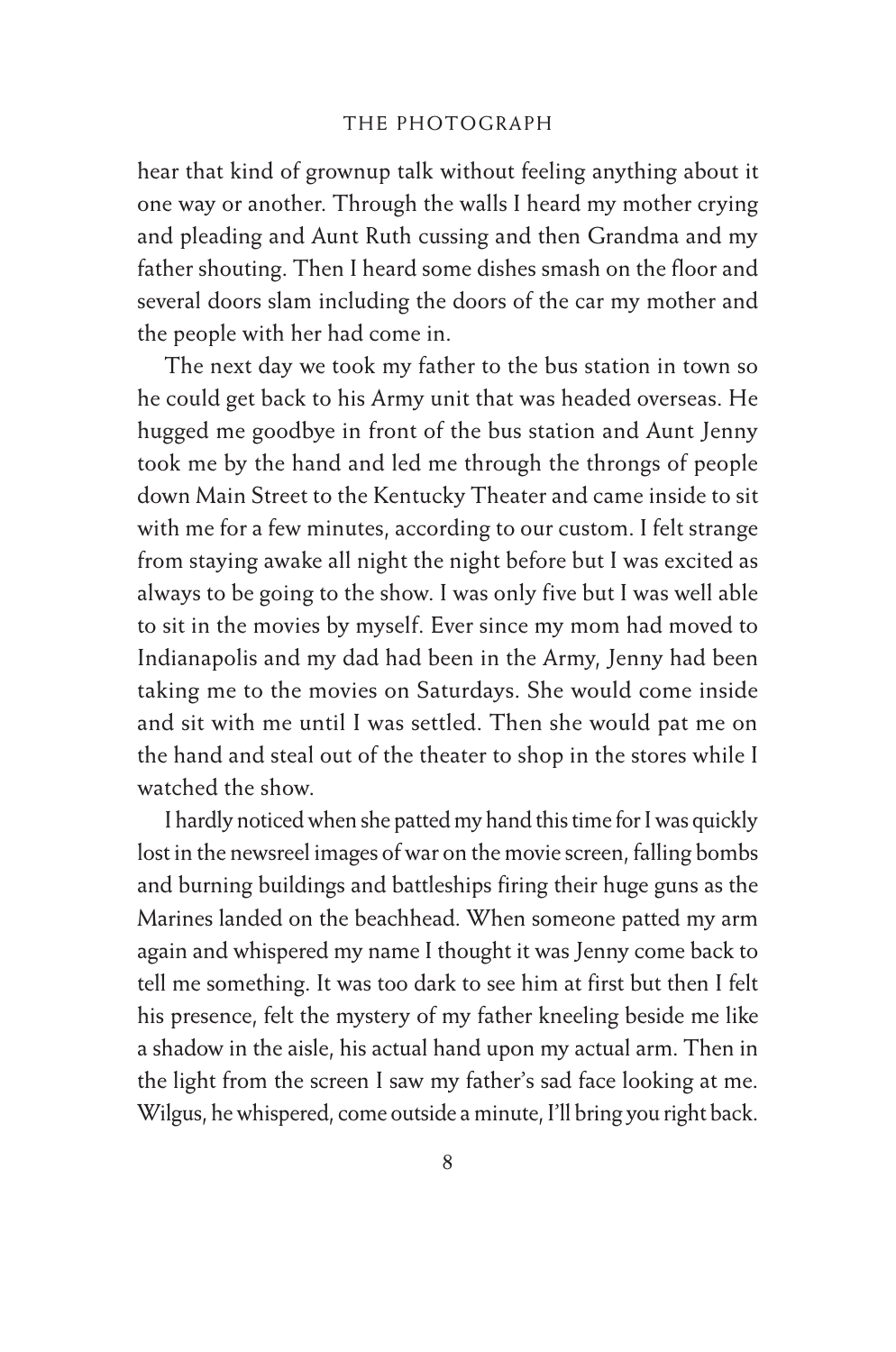We had already said goodbye yet there he was again. How could that be? Wordlessly I walked with my father up the aisle to the lobby and then to the street outside where the afternoon light was so bright I had to close my eyes. I tried to follow him through the crowd but I kept stumbling until he lifted me to his shoulders and carried me high above the throng. All the way up Main Street, past clothing stores and hardware stores and jewelry stores and drugstores, past the courthouse where two old men on the top step preached simultaneously to the crush of people below, my father carried me. Then suddenly he set me on the ground and by the hand led me through a door into a photo store where a little man I'd never seen before quickly sat me on a stool behind a curtain. With his small hands he pointed my face straight ahead. Then he stepped back and opened the curtain and then a light flashed before my eyes, so bright I was blinded again.

Then my father led me outside again, and again swung me onto his shoulders and off we went down the street again, passing rows of buses whose motors were running as soldiers lined up at their doors. Past the post office and the courthouse and the stores, through the crowd we ran the length of Main Street back to the Kentucky Theater where my father stood me on my feet again and led me by the hand down the dark aisle to the same seat I had occupied before. You be a good boy, he whispered. He pressed his cheek to the top of my head and touched my face with his hand. Then he was gone. I sat there blind a long time but gradually my eyes adjusted and several years went by. When my father died in the Veterans Hospital in 1951 and the hospital sent his belongings home in a box, I found the picture the little man took of me that day, and pictures of my mother as well.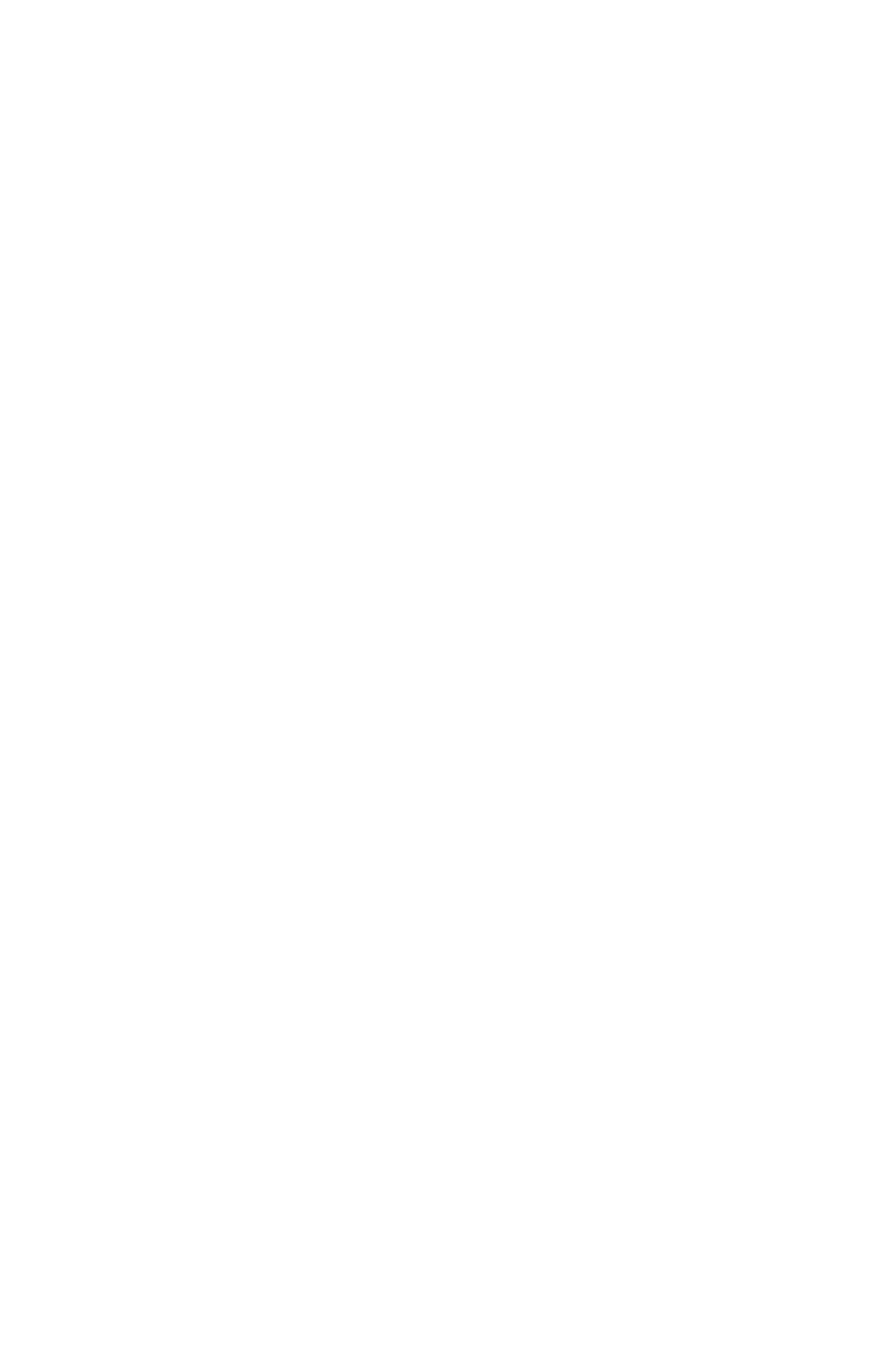## Karo

 $\blacksquare$ RANDMA THOUGHT our old dog Karo had gone mad. Karo was real old and she frothed around her mouth some but I knew she wasn't mad. I tried to get in on the talk about Karo but nobody listened to me. Grandma told Uncle Delmer they might have to shoot Karo. I thought it was something they'd talk about some more and I went to the front yard to play. But then I heard a gunshot and I ran back and there was Karo flopping on the ground by the coal pile, shrieking and crying and trying to pull herself along with her front legs. Delmer had shot Karo in the hindquarters with his .38 pistol. I wasn't but nine but I knew that if he had to kill her he ought to of tied her to a post and took a steady aim at her head with a .22 rifle like you would a hog. Delmer had stood on the back porch steps and tried to kill Karo with a pistol from way across the yard, and her running. Soon as I come around the house there was another shot, and then another one. The bullets hit Karo in the belly and in the neck and they still didn't kill her. She screamed and cried and tried to crawl away. Then Grandma came running out of the house with the .22, cussing Delmer all to pieces. She was going to get up close and put poor Karo out of her misery. But then Delmer shot again and this time he hit Karo in the head and she quit screaming. Delmer's last shot almost hit Grandma. She stopped in her tracks and stared at Karo on the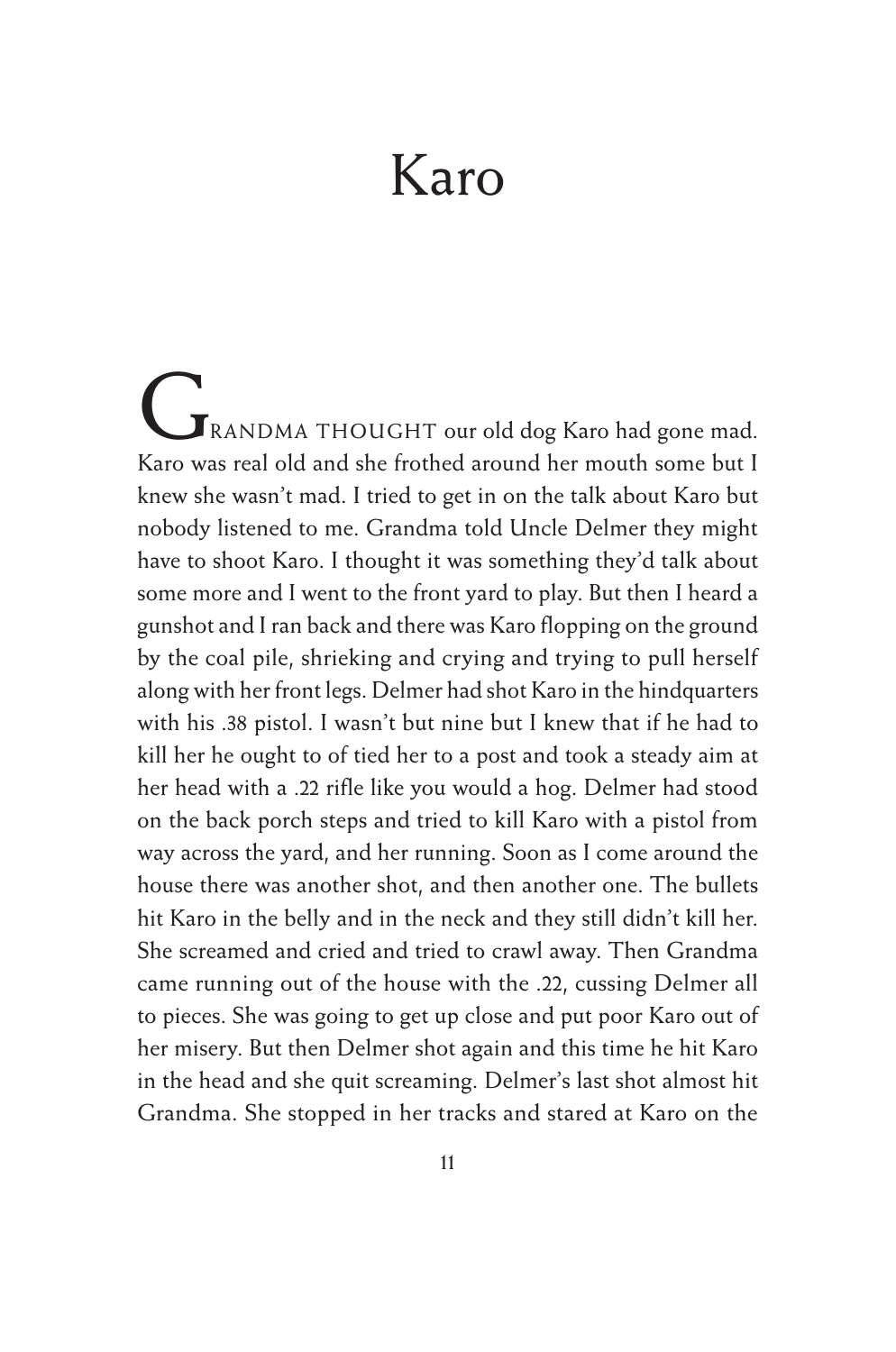#### KARO

ground. Then she walked over to Delmer and took his pistol away from him. She said, "You leave my house." Delmer looked like he didn't know who Grandma was. But he obeyed her. When he went out of sight behind the house I ran over to where Karo was laying. Her body was tore all to pieces.

"Get the shovel, Wilgus. Get the pick."

I watched Grandma open the corn crib in the barn and take out a feed sack. While I went to get the tools, Grandma wrapped Karo up in the burlap. About that time Aunt Evelyn came out of the house and walked over to where we stood. Grandma carried Karo in her arms and Evelyn helped me carry the pick and shovel and we headed out across the field.

We dug Karo's grave under the bamgilly tree in the field behind the barn. Grandma did most of the work. She fixed the burlap bag tighter around Karo, then laid her in the grave. I helped shovel the dirt back in the hole. When the work was finished, Grandma picked up a flat limestone rock and put it on the grave. Then she picked up the shovel and started walking back to the house. Aunt Evelyn walked behind Grandma, carrying the pick. I stayed at the grave awhile, glad to be alone with my dog.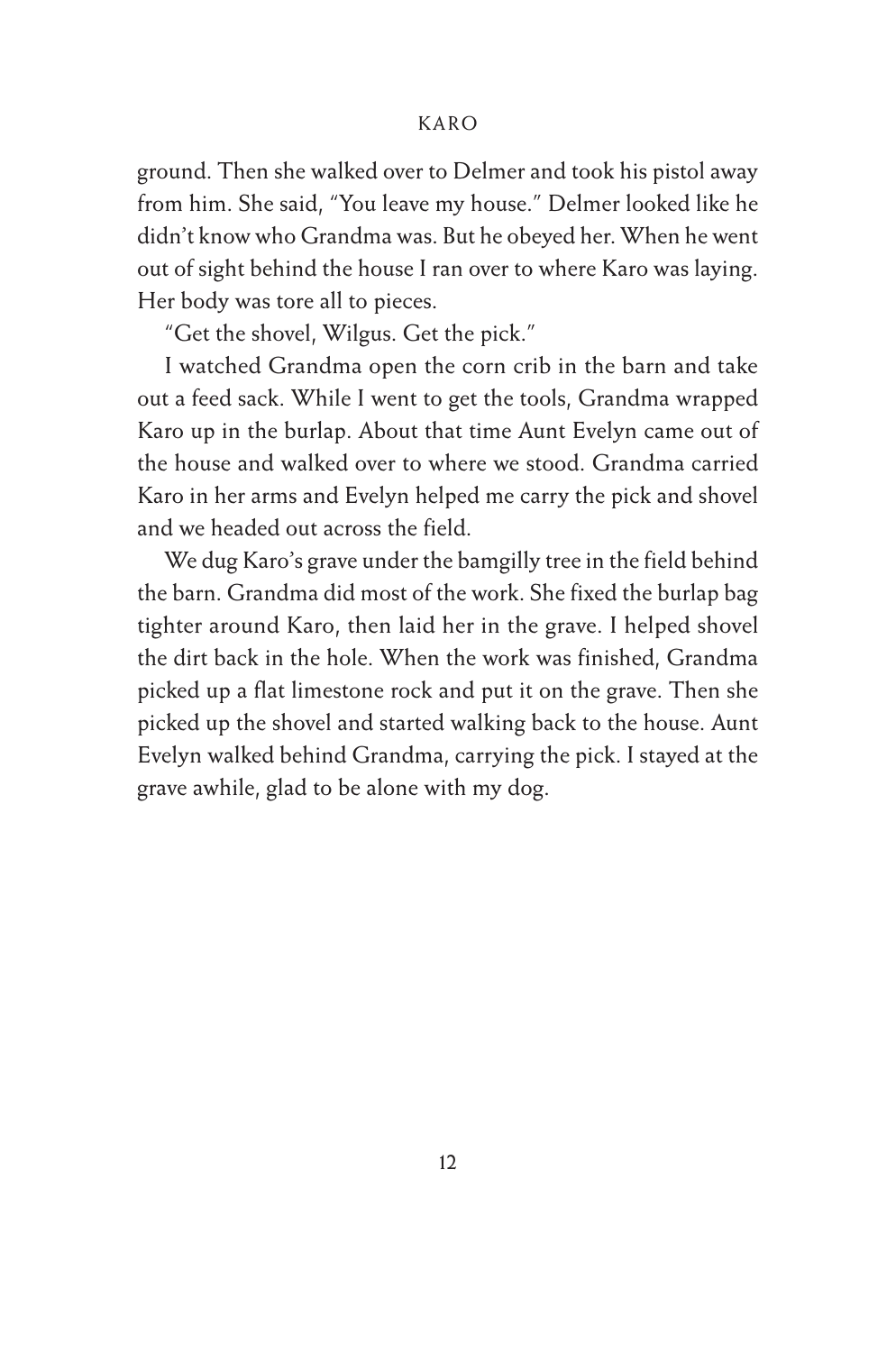## Tommy Cassinelli

TOMMY CASSINELLI was a bully at school and he pushed me around some but somehow I was never afraid of him. I could take whatever push or shove or knock-down there might be. I was sorry when he made some of the smaller boys cry and run away. But still, in a strange way, Tommy felt like kinfolks to me. We lived in the same coal camp and our fathers loaded coal together in the mine, and they were both union guys. Sometimes Tommy's mother would help my mother who was tired much of the time and always kind of sad.

After school we boys would play around the pile of railroad ties next to the tracks in front of the commissary. Sometimes we played on the tracks, putting nails or pennies on the rails for the train to flatten. Sometimes we would play a game called Hobo where we would jump onto a slow-moving train and ride it as it picked up speed. This was still in the steam engine days when the train roared and sent up billows of smoke and ashes and swirling coal dust so thick you had to keep your eyes closed half the time. We clung like monkeys to the sides of the gons, sometimes hanging on to the steel stepping bars with one hand and waving to each other with the other. The cowards would jump off soon after they got on but others of us would stay on as the train went faster, and then jump off one by one when our courage ran out until finally only Tommy Cassinelli was still riding.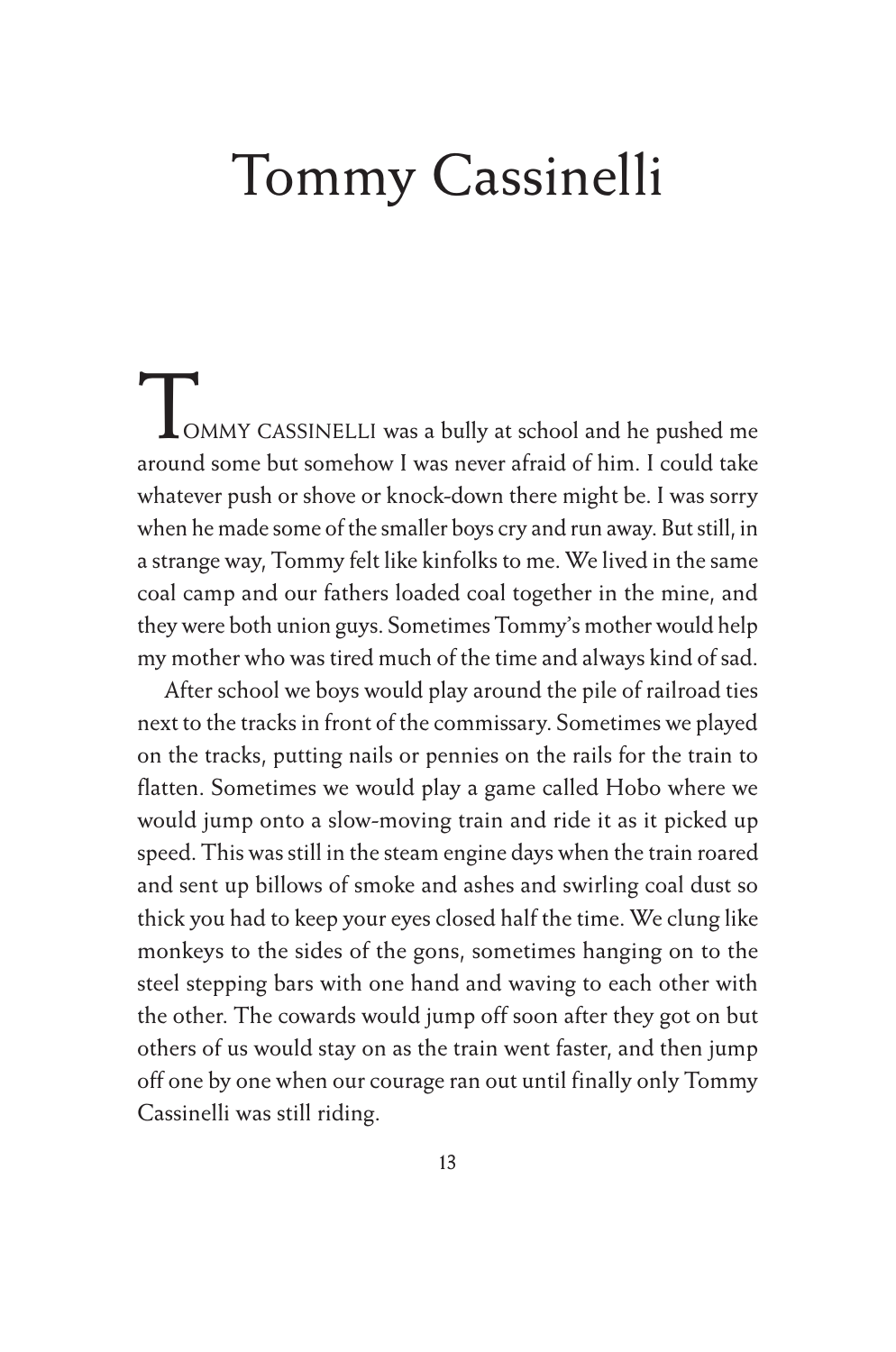### TOMMY CASSINELLI

I wasn't any good at fighting or throwing rocks or running races, games that required agility. I was not an agile kid. But I could maintain, hold on, I could take it, tenacity was my secret power. Several times I was the last boy on the train with Tommy. One time we jumped on the same coal gon, he at the forward end and I at the back. The wind blew dust in our eyes so we could barely see and the roar of the wheels, steel on steel, was so loud it overwhelmed all other sounds. I waved at Tommy but he was looking ahead and didn't see me. I wanted him to know that it was me on the coal gon with him. I held onto the steel bar with one hand and waved like crazy, whirling my arm around and around until finally he did notice me and waved back. We looked at each other through halfclosed eyes as the blurred world beside the tracks rushed by faster and faster. I knew I would jump before Tommy but something in me made me want to push him past his own limit, make him a better hobo and in the process make myself a better hobo too. Finally I let go of my bar and flew outwards and down into the weeds, then walked the mile or two on the railroad tracks back home.

In school Tommy still shoved me around a little but I could tell that now he recognized that there was a limit where I was concerned. I think we would have become real friends if there'd been more time. One day in November two men came to the school and spoke to Miss Turner and Miss Turner told Tommy to go with the men and he did and I never saw him again. His father's legs had been cut off in a mine accident that afternoon and during the night he died.

The next day the Cassinellis' camp house was empty. We never did learn where they moved to, or why they left so suddenly. It was a strange feeling. Another family soon moved into their house but they didn't stay long. That winter the mine laid off half the workers and by spring, half the houses in the camp were empty.